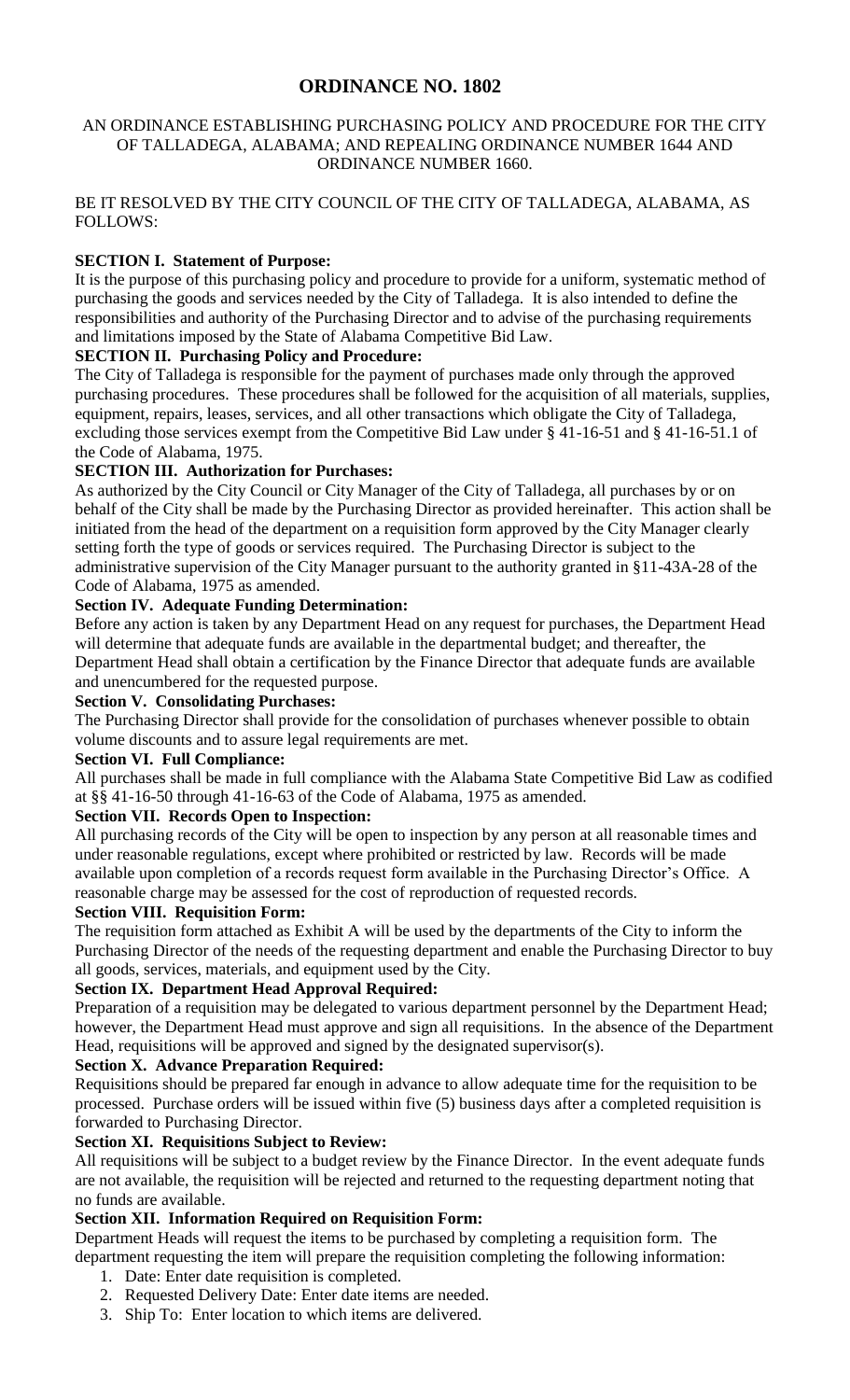- 4. Item: Enter numerical order sequence of items.
- 5. Description: Enter complete description of item desired giving suppliers stock or model number if available.
- 6. Quantity: Enter quantity desired.
- 7. Unit. Enter ordering unit of items desired.
- 8. Unit Price: Enter unit price if known.
- 9. Approved By: To be signed by Department Head. Capital equipment or non-budgeted requisitions will require advance approval from the City Manager.
- 10. Account No.: Enter line item to be charged.

### **Section XIII. Issuance of Purchase Order:**

After the department requisition has been received and reviewed by the Purchasing Director to determine that all pertinent information has been included and proper approving authority has signed the requisition, a purchase order will be issued within five (5) business days to cover the desired items. The purchase order is a contract between the City and vendor, and is the vendor's authorization to ship materials or perform specified services. Only the Purchasing Director or the Purchasing Director's designee is authorized to prepare and issue a purchase order. A purchase order will be issued only after a properly prepared and authorized requisition has been received in the Purchasing Director's Office. All orders to any vendor must have a purchase order completed at the time of placing the order. The following procedure will be used when issuing purchasing orders:

1. The purchase orders will be issued in numerical order. All of the following information will be complete on each purchase order:

a. Payment Made By: Enter departmental charge code number.

b. Item Number: This is for consecutive numbering of items on each order.

c.Schedule of Supplies: Enter description of supplies or services desired.

d.Quantity: Enter quantity being ordered.

e.Unit: Enter unit of packaging.

f. Unit Price: Enter unit prices if available.

g.Amount: Enter extended price. This will be quantity time's unit price.

h.Date of purchase order.

i. City Department.

2. After completing the purchase order, it will be returned to the designated department. No orders will be placed from the Purchasing Director's Office.

3. The purchasing copy will be retained in the accounts payable open file until the order is received completely.

4. Upon receiving the order, the receiving personnel of the department will verify that items and quantities received are the same as items and quantities ordered. If the order is complete and accurate, the receiving personnel will place a check mark by quantity ordered, enter the date received on a copy of the requisition, and forward it to accounts payable. It is important that all receiving information is accurate.

5. If the order is complete, the purchasing copy will be placed with the invoice in the accounts payable files. These files will be maintained in alphabetical order by vendor name.

#### **Section XIV. Emergency Purchases:**

The only exception to this purchase order policy will be valid emergencies where there is insufficient time to complete the requisition procedure. For this purpose, an emergency will be defined as a situation which adversely affects the life, health, or convenience of the citizens of Talladega. This exception is not the type of exception that constitutes an exception under the Emergency Doctrine under the Competitive Bid Law (§41-16-50, *et seq.* Code of Alabama, 1975). The Purchasing Director has authority to declare an emergency and authorize a purchase for an amount up to \$15,000.00. In the event of an emergency, a requisition signed by the Department Head will be submitted to Purchasing Director within twenty-four (24) hours after the purchase is made. If purchase is made during the weekend or on a holiday, the requisition will be submitted to Purchasing Director by the close of the next business day.

Any emergency purchase in excess of \$15,000.00 may be approved by the City Council as an exception under the Emergency Doctrine under the Competitive Bid Law. The determination of what particular fact situation constitutes an emergency rests solely within the discretion of the City Council. After investigation, the City Council shall make a finding setting forth the facts of the situation that constitute a danger to the public health, safety or convenience which would result from delay occasioned by advertising for sealed bids; declare these findings in writing; and make these findings and the decision of the City Council a part of the public record. Thereafter, the purchase requisition process shall proceed as above set forth.

#### **Section SV. Bid Solicitation:**

All purchases of \$15,000.00 or more will be purchased on a sealed competitive bid basis, except where exempted by law. The bid process takes a minimum of four (4) weeks for advertising, bid opening, formal Council approval and actual placement of the order with successful bidder. This process should be taken into consideration by the Department Head when preparing a requisition for an expenditure of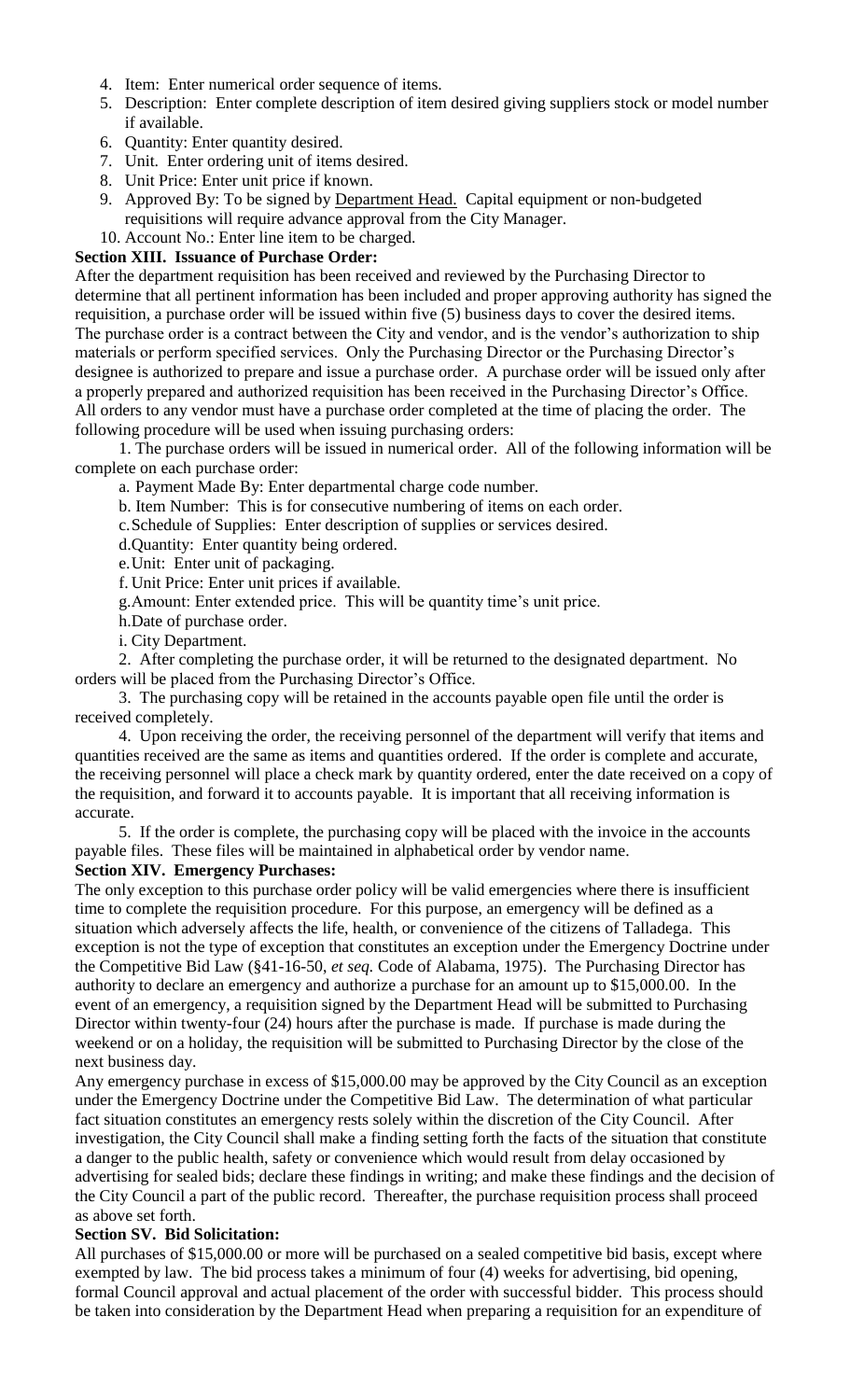this nature. The first step in acquiring items through the bid process is to obtain Council approval to solicit bids. After approval is granted to solicit bids, the Department Head must furnish the bid specifications to the Purchasing Director who will advertise, receive and open bids at the specified time. After bids are tabulated and reviewed by the appropriate personnel, the Council will consider the award of the bid. Thereafter, a requisition for the purchase of the bid item(s) must be sent by the Department Head to the Purchasing Director. If the requesting department has any questions concerning item description, delivery items, or probable cost, the Purchasing Director should be consulted. Upon approval to solicit bids, the Purchasing Director's Office will accomplish the following procedures:

- 1. The Finance Department will verify that funds are available to pay for the purchase. For capital equipment requests, the Finance Department will review the capital outlay budget to determine if the item was approved and return a certification of funds available with the requisition to the requesting department.
- 2. Complete invitation for bid, filling in the following information:
	- a. Date
	- b. Date bids are to be opened.
	- c. Location of bid opening.
	- d. Description of items or services desired.
	- e. Quantity desired.
	- f. Information concerning Bid and Performance Bonds (if applicable)
- 3. Distribute copies of Invitation for Bid to eligible vendors on the bid list. Note: Vendors must submit a request in writing to be included on the bid list. This request must state item or items for which the vendor wishes to submit bids.
- 4. File unopened sealed bids received, together with original copy of Invitation for Bid until date specified for opening.
- 5. On the designated date and time, open bids in a public forum.
- 6. Bids will be reviewed by the Purchasing Director and appropriate Department Head to determine lowest responsible bidder.
- 7. At next scheduled City Council meeting, bids will be presented for formal consideration.
- 8. After approval by the City Council, requisitions will be submitted by Department Heads and a purchase order will be issued.

### **Section XVI. Bid Specifications:**

It is the responsibility of the requesting department to submit bid specifications for items or services needed to the Purchasing Director. Specifications are a clear and complete description of the essential qualities which products or services must have if they are to meet the requirements of the requesting department. A vendor must meet or exceed specification requirements if the vendor's goods or services are to be considered a purchase. Specifications may be in the form of written descriptions, drawings, commercial designations, industry standards, or other descriptive references and are an integral part of the purchase order to contract. Specifications will not be written in such a manner as to discriminate against any vendor. In the event it is necessary to use brand names, catalog or model numbers as a guide to the vendor as to the type or quality of materials desired, the words "or equivalent" will always be added.

### **Section XVII. Written to Encourage Competition:**

Specifications will be written to encourage competition and give all vendors on the bid list an equal opportunity to submit a quotation for their merchandise.

### **Section XVIII. Invoices:**

All invoices for materials and services utilized by the City of Talladega will be received by the Finance Office. The Accounts Payable Office will enter the correct department account number on the face of the invoice and transmit the invoice with the open purchase order to the Purchasing Offices for verification by the Purchasing Office as to the accuracy of the quantities, prices, and discounts. After verification by the Purchasing Director, the invoices will be forwarded to the Accounts Payable Office for payment. Invoices for construction projects will be approved by the Department Had and the Purchasing Director after the Purchasing Director has verified that quality and quantity of the work performed meets the specifications of the contract. After verification by the Department Head and the Purchasing Director, the invoices will be forwarded by the Purchasing Director to the Accounts Payable Office for payment.

### **Section XIX. Fixed Assets:**

The Finance Director for the City of Talladega is responsible for properly maintaining records of all general fixed assets, including all personal (movable) property of the City. Any item having a purchase price of \$5,000.00 or greater will be noted as a fixed asset for the City of Talladega. Unneeded fixed assets will be disposed of according to the provisions of § 11-47-20, Code of Alabama, 1975 or § 11-43- 56, Code of Alabama, 1975, whichever is applicable. Accurate property records are necessary in order to reduce losses of property due to negligence or theft, prevent the acquisition of unneeded, duplicate assets, and identify surpluses and shortages in various departments in order to transfer equipment between departments.

### **Section XX. Surplus Property:**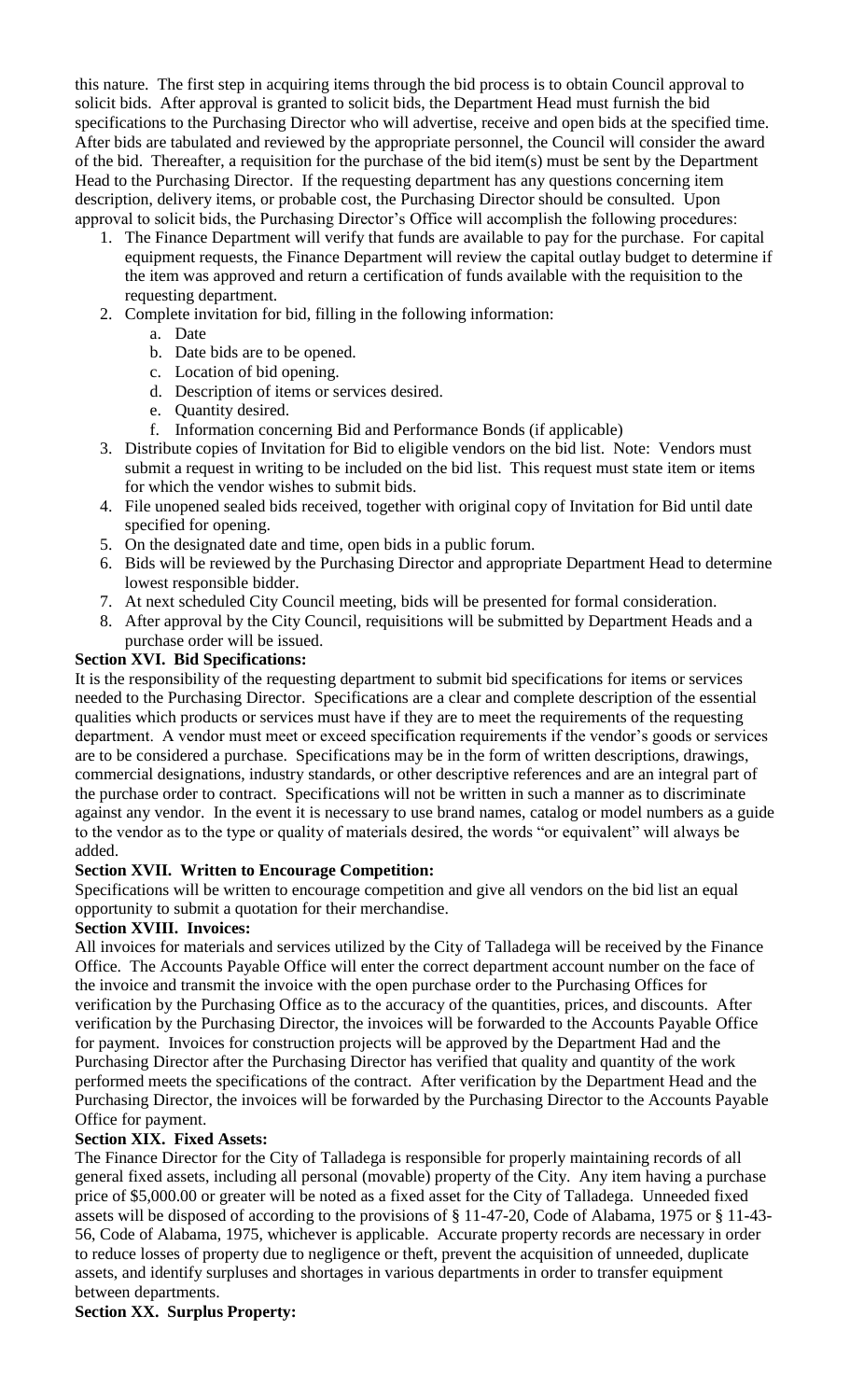In the event that a piece of equipment becomes surplus to the needs of a department, or unserviceable, the equipment will be reported to the Council and approved as a surplus. The manner of disposition (traded in, sold at auction, etc.) will be noted on the records along with the disposition date. When property is transferred from one department to another, the Inventory Transfer Form (attached exhibit) must be completed at the time of transfer and disbursed as follows:

- a. Copy to the receiving department
- b. Copy to releasing department
- c. Copy Purchasing Director's Office
- d. Original to Finance Director's Office

### **Section XXI. Inventory:**

Any items, other than materials and supplies, with a value less than \$5,000.00 will be a part of the inventory of the City of Talladega and will be so noted with appropriate markings such as an inventory sticker or engraving. Each new item received that is to be placed on the inventory list will issued an inventory sticker from the Finance Director's Office within thirty days of receiving such item(s). Any transfer of inventory items among departments will be accompanied by a completed inventory transfer form. The form will be a three part form; one part shall be filed with the department releasing the item(s); one part filed to the receiving department; and the original part delivered to the Finance Director. Each Department Head will maintain their department's inventory list and transfer forms. Each Department Head will be requested to verify their department's inventory annually with the Finance Director.

Unneeded personal property or inventory items will be disposed of according to a resolution adopted by the City Council describing the procedure for disposition of personal property as authorized under the provisions of § 11-43-56, Code of Alabama, 1975.

### **Section XXII. Vendor Relations:**

It is one of the functions of the Purchasing Director and Department Heads to maintain a good relationship with vendors.

- 1. The Purchasing Director will forward to the Department Heads useful information obtained from interviews, direct mail, and advertising.
- 2. All departments will refrain from obligating the City to any vendor. All negotiations with the vendor pertaining to prices, terms, conditions, substitutes, deliveries, etc., are to be coordinated by or with the knowledge and consent of the Purchasing Director.
- 3. No City employee will accept gifts, entertainment, or other favors offered by vendors or their representatives according to the State of Alabama ethics law. This policy will be called to the attention to all vendors and their voluntary cooperation in refraining from offering such gifts or favors will be requested.

### **Section XXIII. Conflict of Interest:**

No employee of the City of Talladega shall participate in selection or in the award or administration of a contract if a conflict of interest, real or apparent, would be involved. Such a conflict would arise when any of the following persons has a financial or other interest in the firm selected for the award:

- a. Elected Official or an employee of the City of Talladega;
- b. Any member of an Elected Official's or an employee's immediate family;
- c. Any person affiliated with an Elected Official or an employee in a business relationship; and,
- d. An organization which employs, or is about to employ, any of the above.

### **Section XXIV. Spending Limits:**

All purchases will require review and approved by the Purchasing Director, the Finance Director and the appropriate Department Head.

All purchase amounts that equal to or exceed the amount established in Ala. Code 1975, Section 41-16- 50, as amended, will require review by the Purchasing Director, the Finance Director, the appropriate Department Head and the City Manager prior to approval of the purchase by the City Council. **Section XXV. City Credit Card Usage:**

The Purchasing Director may issue a city credit card to employees or elected officials traveling to conferences or training sessions and on other occasional instances. Alcoholic beverages of any kind shall not be purchased with a city credit card. Any purchases which are not made in accordance with the Travel Policy or the provisions of this Purchasing Manual will be paid by the employee or elected official, not with City funds. The employee or official to whom the credit card is issued must immediately present, upon returning to the regular workplace, itemized receipts of each purchase attached to a completed requisition form to the Purchasing Director. The City credit card must also be returned immediately to the Purchasing Director upon returning. A receipt showing only a total amount will not be in compliance with this policy and will be paid by the employee or official. All purchases made with the City credit card are exempt from sales tax and each person using the credit card is responsible for making the appropriate parties aware of the sales tax exemption. (The City is responsible for paying lodging taxes). If a credit card is used for purchasing of equipment or materials, a purchase order is required before items can be purchased.

### **Section XXVI. Excluded Parties List Verification:**